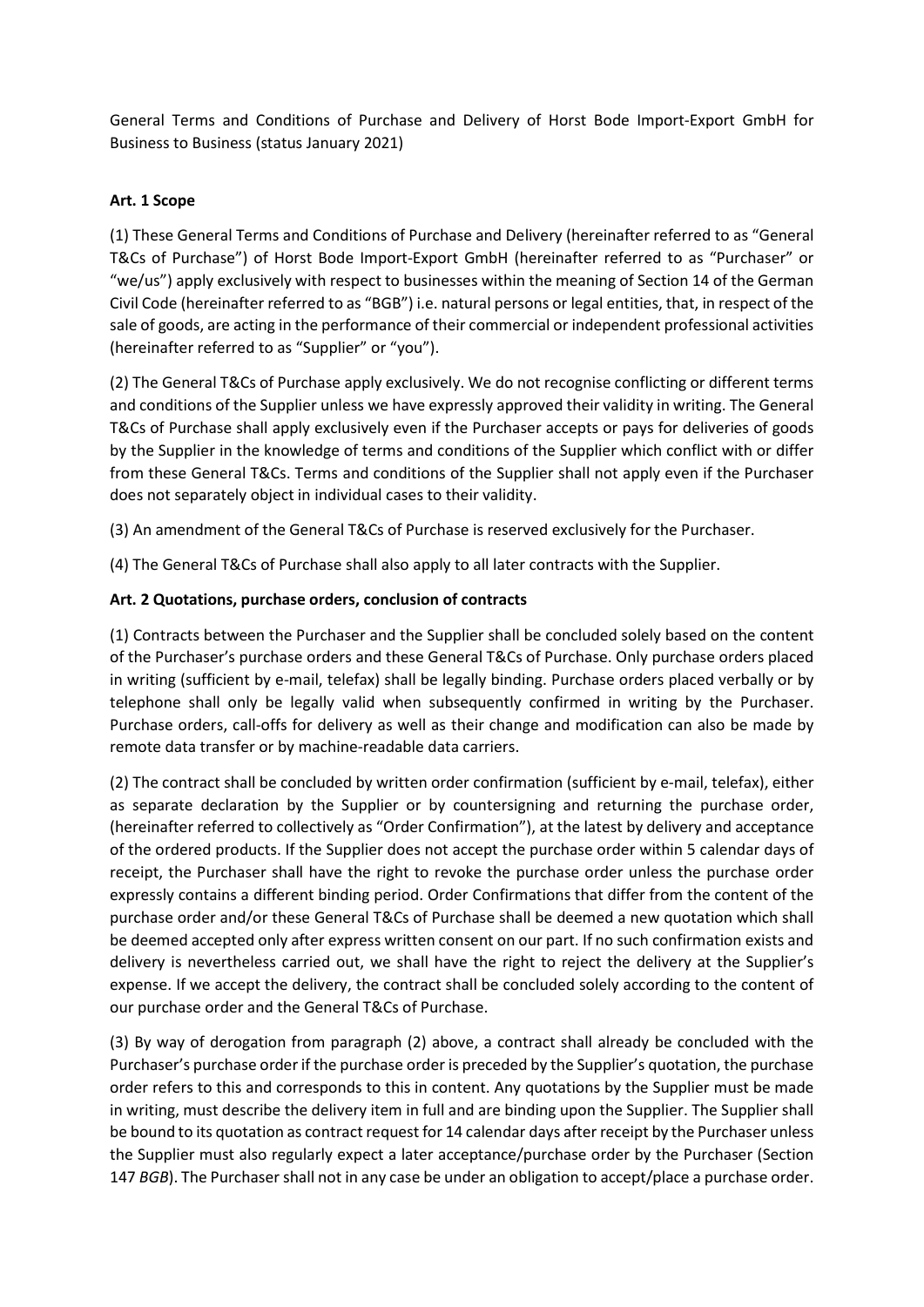### Art. 3 Delivery in due time, contractual penalty

(1) The agreed delivery dates and periods are binding. Compliance with the delivery date or delivery period shall be determined by receipt of the goods at the delivery address stated by the Purchaser (see Art. 4 (2) below). Within the scope of delivery by the Supplier, the Supplier shall make the goods available in due time, taking account of the time for loading and shipment to be agreed with the freight forwarder and the delivery times pursuant to Art. 6 (1).

(2) In the event of foreseeable non-compliance with the agreed delivery date, the Supplier must notify the responsible contact partner in the Purchaser's purchasing department immediately but at the latest two working days prior to the agreed delivery date. Claims by the Purchaser for non-compliance with the delivery date shall remain unaffected by this. Postponements shall be admissible only after the Supplier's consultation with the Purchaser's responsible buyer.

(3) If no delivery date resp. delivery period has been agreed, delivery shall be made or the service provided immediately. In the event of foreseeable incapacity to deliver or partial incapacity to deliver, paragraph (2) above shall apply mutatis mutandis. Subsequent deliveries may be made only after consultation with our purchasing department.

(4) In the event of default in delivery, the Supplier shall pay the Purchaser a contractual penalty of 0.3 % of the respective net order price per calendar day of default in delivery but not more than 5 % of the (net) total order price.

The right to assert further damages according to the provisions of these General T&Cs of Purchase (see below as well) and the law, offsetting the contractual penalty, and/or other rights shall remain unaffected by this. In particular, we shall have the right, after a reasonable period has elapsed without effect, to rescind the contract and claim damages in lieu of performance. We shall have the right inter alia to purchase replacement goods from a third party at the Supplier's expense and to assert the additional costs arising from the covering purchase. This shall also apply in the case of a short delivery.

A time limit shall not have to be set if the Supplier finally refuses performance, the parties have agreed a fixed date transaction or there are other reasons which render the setting of a time limit unnecessary.

Acceptance of a delayed delivery of the contract products by the Purchaser shall not constitute any waiver of claims for damages and/or contractual penalty.

(5) If delivery is earlier than agreed, the Purchaser reserves the right to return the goods at the Supplier's expense. If the goods are not returned when delivered early, the goods shall be stored at the Purchaser or at the recipient of the delivery, if different from this, at the Supplier's expense and risk until the delivery date.

(6) Partial deliveries shall be accepted only after express agreement reached with the Purchaser. Where partial shipments are agreed, the remaining quantity must be specified. The Purchaser shall have the right to return partial deliveries not approved to the Supplier at the Supplier's expense and risk. The same shall also apply to subsequent deliveries or replacement deliveries which are not agreed.

#### Art. 4 Delivery costs and delivery address

(1) The Supplier undertakes to inform all service providers commissioned by the Supplier in connection with supplying the Purchaser, for example for logistics services and IT, about the content of the General T&Cs of Purchase, if relevant to the services of the respective service provider (see specifically Arts. 6, 15) and to ensure their compliance.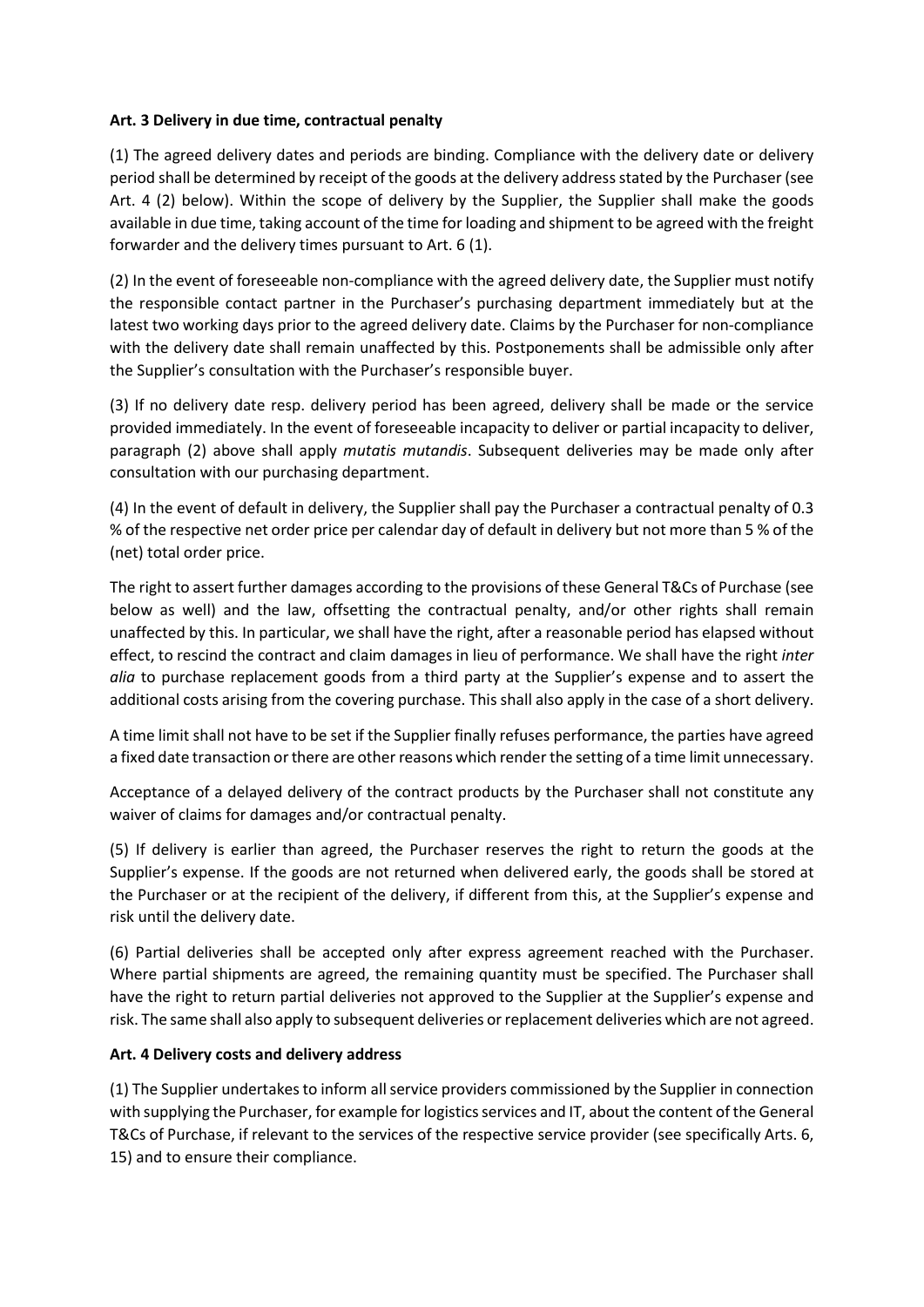(2) Unless otherwise expressly agreed in writing, the goods are to be delivered to the address stated below (hereinafter referred to as "Delivery Address"):

Horst Bode Import-Export GmbH Havighorster Weg 6 21031 Hamburg Germany

### Art. 5 Place of performance and passing of risk

(1) Place of performance is the Delivery Address (see Art. 4 (2)), in the case of an agreed delivery address different to this, the agreed Delivery Address (hereinafter referred to as "Place of Performance"). Where delivery of goods to an external warehouse has been agreed, the Place of Performance shall be the service provider's delivery address which we notify to the Supplier in writing. Unless otherwise expressly agreed in writing, the Supplier shall be obliged to deliver carriage paid and duty paid.

(2) The Supplier shall in any case bear the risk of accidental loss and accidental deterioration of the delivery item until handover at the Place of Performance (see Art. 5 (1)) (DDP Incoterms 2020), irrespective of whether delivery carriage paid was agreed or not.

## Art. 6 Terms and conditions of delivery, logistics for foodstuffs

Unless otherwise expressly agreed in writing, the terms and conditions stipulated in the following paragraphs shall apply to the delivery of goods. The Supplier shall ensure that the service providers used by the Supplier comply fully with these terms and conditions. The Supplier shall be liable for culpable violations by service providers as for its own fault.

## (1) Delivery times

Delivery of goods is permitted only between 6 am and 2 pm CET from Monday to Friday. All drivers are obliged to report first to the incoming goods office with the relevant shipping documents.

## (2) Unloading

When delivering, it is not permitted to position third-party goods in front of the goods for the Purchaser in the truck, which first have to be unloaded before the goods intended for the Purchaser can be unloaded. In such case, unloading shall not take place. When delivering, trucks/containers can be unloaded only via our ramp. A docking allocation shall be provided in the incoming goods office. Prior docking of the truck/container at the ramp without allocation is prohibited. Care must be taken, especially when delivering by means of containers, that the goods are secured to ensure that they cannot fall out when the container doors are opened.

## (3) Load carriers, packaging

All deliveries shall be made in principle on exchangeable European pallets (1200 × 800mm, first-rate quality). One-way pallets in European pallet size are admissible as alternative to European pallets given a pallet weight below 700 kg. No goods may protrude beyond the dimensions of the pallets. The maximum height of the delivered pallet goods is 1.74 m (incl. pallet). For each pallet, a separation (base of paperboard) must be placed between pallet and goods to protect the goods. The goods are to be delivered with regard to the load carrier in such a way that, under normal conditions of use of the packaging and load carriers, the delivered goods can be stored without affecting the goods and process of conveying.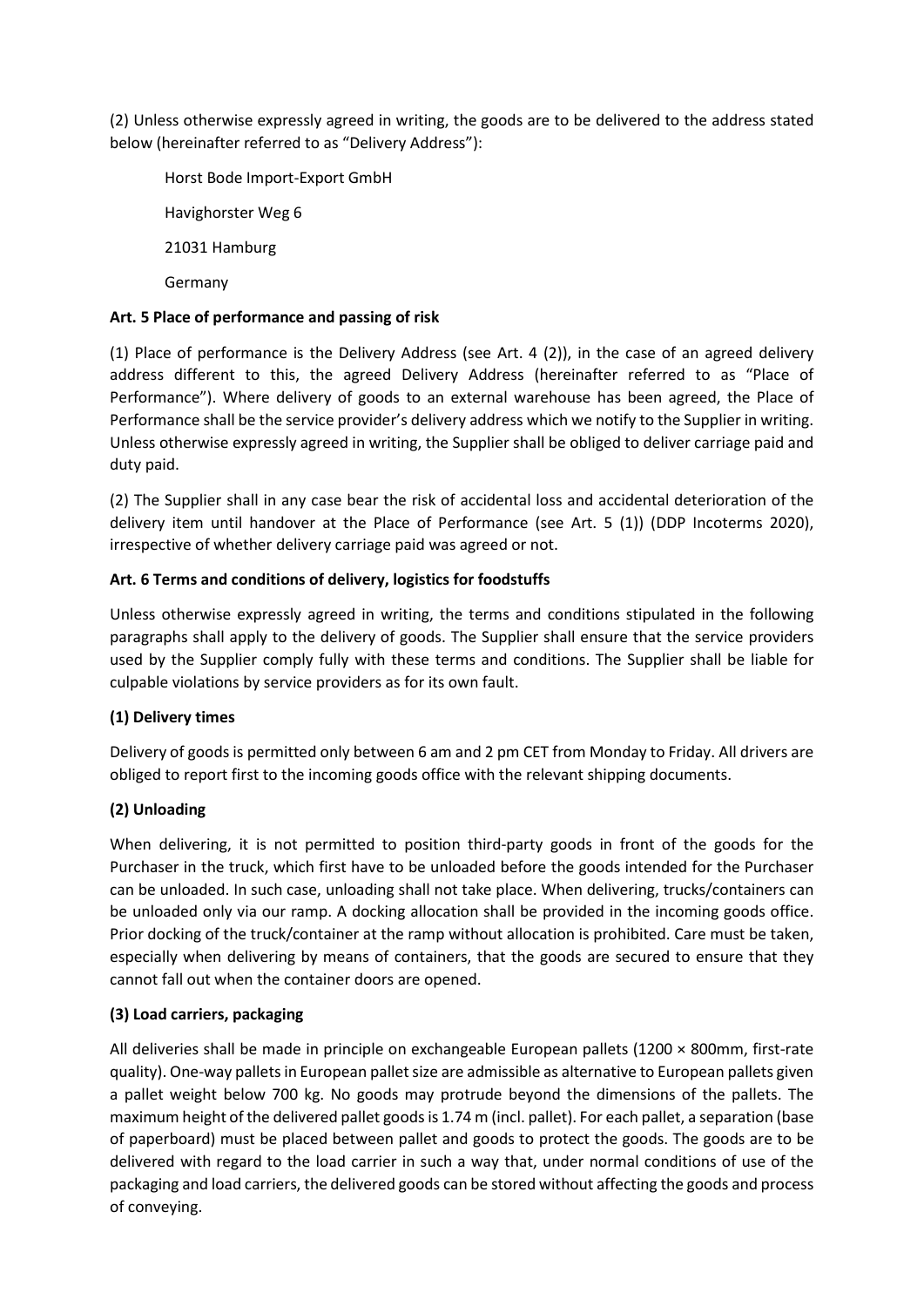European pallets (of A and B quality) shall be exchanged directly after delivery unless they are damaged.

Notwithstanding the above provisions, the goods shall be packed by the Supplier and transported at all times to ensure that transport damage is prevented. Packaging materials shall be used only to the extent required to achieve that purpose, without incurring additional work costs or additional expenses for the Purchaser. In principle, environment-friendly, non-toxic, easily recyclable packaging materials shall be used, reuse systems are to be preferred. The Supplier's obligation to take back packaging is determined by statutory provisions.

## (4) Compulsory information on shipping documents and goods

The following information must be stated on shipping documents:

- our company's correct address
- our purchase order number
- article description, article number, batch, minimum durability date
- quantity delivered in pieces and number of packaging units and weight
- for organic goods: organic reference and control body, indication of the control body as CODE (e.g. DE-ÖKO-003)
- information on harvesting and origin of the goods is desirable

A label which conforms with requirements must in principle be affixed to pallets and containers. The following minimum information must be clearly and legibly included on the label:

 article description, batch/lot, minimum durability date, EAN (not mandatory), origin, organic reference (bio, kbA [controlled biological cultivation], eco, organic, ...), organic certifier (control body code), name and address of Supplier or Bode, container size

In the case of labels specified by us, the EAN code on the label of the goods must be scannable.

## Conventional goods may not be marked with an organic reference and/or control code!

## (5) Refusal of acceptance

The Purchaser shall have the right to refuse acceptance, in particular in the cases described below, if the adverse effects / deviations are not only negligible:

- deliveries outside goods receipt times
- missing minimum durability date (MDD) resp. missing batch/lot numbers on the shipping documents or goods
- missing organic reference / missing organic control body on the shipping documents and/or goods
- missing / illegible shipping documents
- differences between deliveries and quantity indicated on the delivery note
- missing temperature protocol for delivery of goods requiring refrigeration and deep-freezing
- unsorted goods or defectively packed goods
- damaged or soiled goods
- goods without labels / lack of marking on goods
- defect or soiled load carriers
- goods with pest infestation

Further claims due to delivery of defective goods and/or other breach of duty by the Supplier shall remain unaffected by this.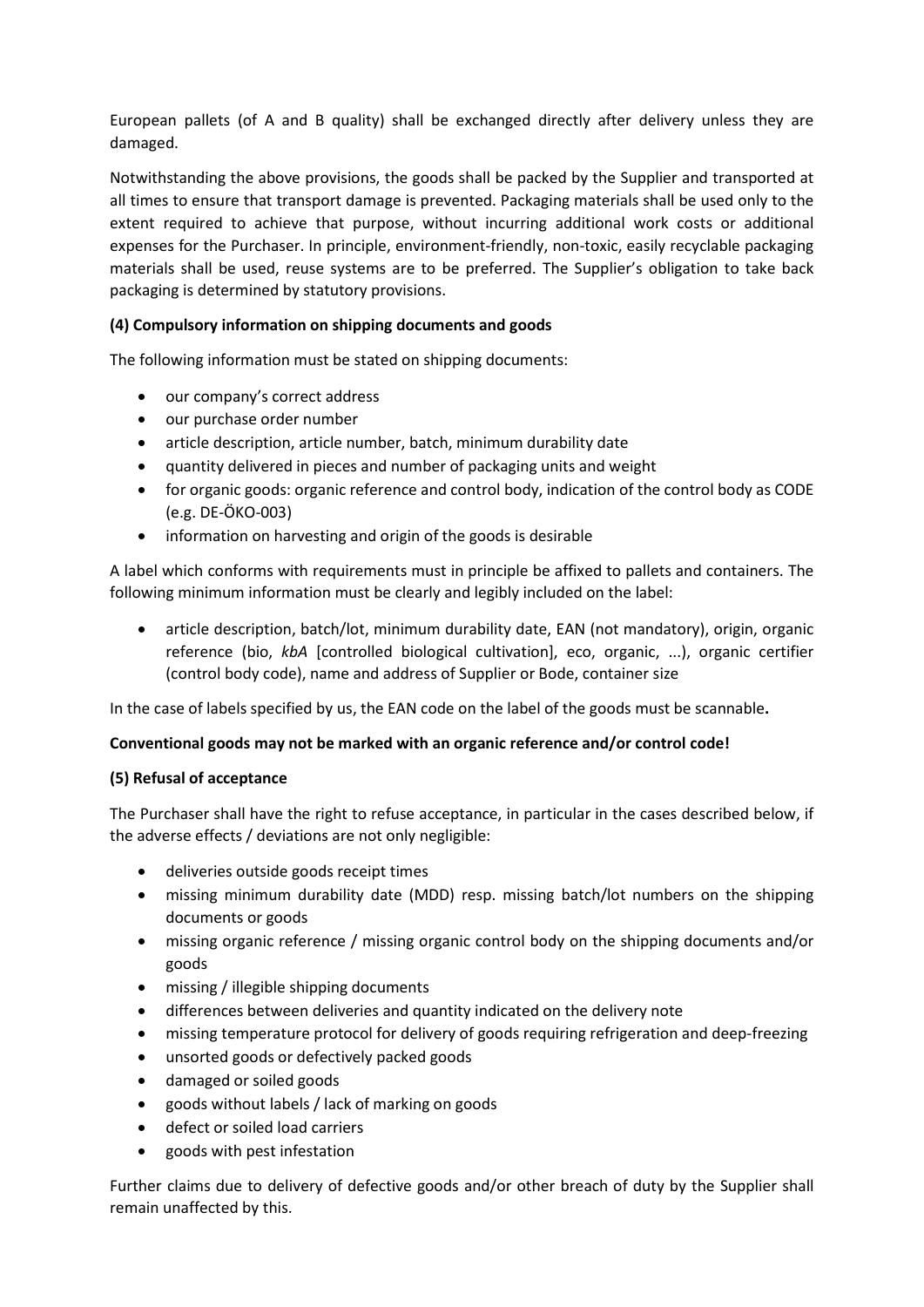## (6) Health and safety and hygiene

Photo and video documentation are in principle prohibited in the warehouse. Each driver is obliged to respect the confidentiality of operational and business matters which come to the driver's knowledge during his visit and beyond. Each driver is obliged to secure his truck / the container accordingly against rolling off at the ramp. Drivers are to use only the designated toilets. Drivers are not permitted to move around alone in the warehouse and production premises. Smoking is permitted only at the designated places. Our employees are pleased to indicate the way. Glass bottles are not permitted on the premises. Glass bottles brought along must be kept in the vehicle and not disposed of on the premises.

When a driver's vehicle is not being loaded resp. unloaded, the driver must stay outside the loading area during the loading of goods of another vehicle in order to avoid any obstruction during loading by our employees. Drivers must follow the instructions of our company's employees at all times.

### (7) Logistics for foodstuffs

If the delivery item is foodstuffs, the following provisions shall apply in addition to the above provisions or, in the case of an inconsistency, shall take precedence over them.

Foodstuffs may be delivered only in suitable vehicles or containers intended for the transport of foodstuffs which in particular meet stringent standards of hygiene. If necessary according to product requirements and/or the relevant laws, vehicles or containers must be equipped with fully functional refrigeration equipment which guarantees the core temperatures (in the case of refrigerated products, unless otherwise agreed, up to a max. +8°C , in the case of frozen foodstuffs, unless otherwise agreed, max. -18°C) agreed in these General T&Cs of Purchase or otherwise contractually agreed, alternatively corresponding to the requirements of the respective product, and clean and disinfect them prior to each delivery. Vehicles/Containers intended for transporting the delivery item must, in the case of a temperature specification arising from the requirements of the product and/or statutory provisions or official regulations, have a temperature recorder. Temperature protocols are to be submitted to the Purchaser on request immediately, at the latest within 24 hours of delivery.

The Supplier guarantees that the persons commissioned with the delivery are trained in handling foodstuffs, comply with all statutory and official requirements for handling foodstuffs and, if required by law or by virtue of official requirements, have the necessary certificates (see e.g. Section 43 Infektionsschutzgesetz [German Infection Protection Act] ), which is to be proved by presentation (if applicable as a copy) at the Purchaser's request.

The Supplier guarantees that the packaging materials used are suitable and non-hazardous with respect to the foodstuffs and the packaging of the respective foodstuffs otherwise satisfies all relevant requirements, including the information and labelling requirements applicable to this.

#### Art. 7 Due and proper performance of the contract, quality of the goods

(1) Delivery of the goods according to the contract shall be determined in particular by the Purchaser's agreed product specifications. As a rule, the product specifications are transmitted to the Supplier prior to or at the beginning of the supply relationship. The product specification applicable to the respective contract product shall apply to all future deliveries unless the parties have agreed a product specification different to this for the specific contract.

(2) The Supplier shall submit a packaging specification for all foodstuffs and packaging supplied to us, irrespective of whether these are used for production or trial purposes, immediately and without being requested to do so. In the event of changes, packaging specifications shall be updated by the Supplier immediately and provided to us. Unless the Purchaser objects, the Supplier's packaging specifications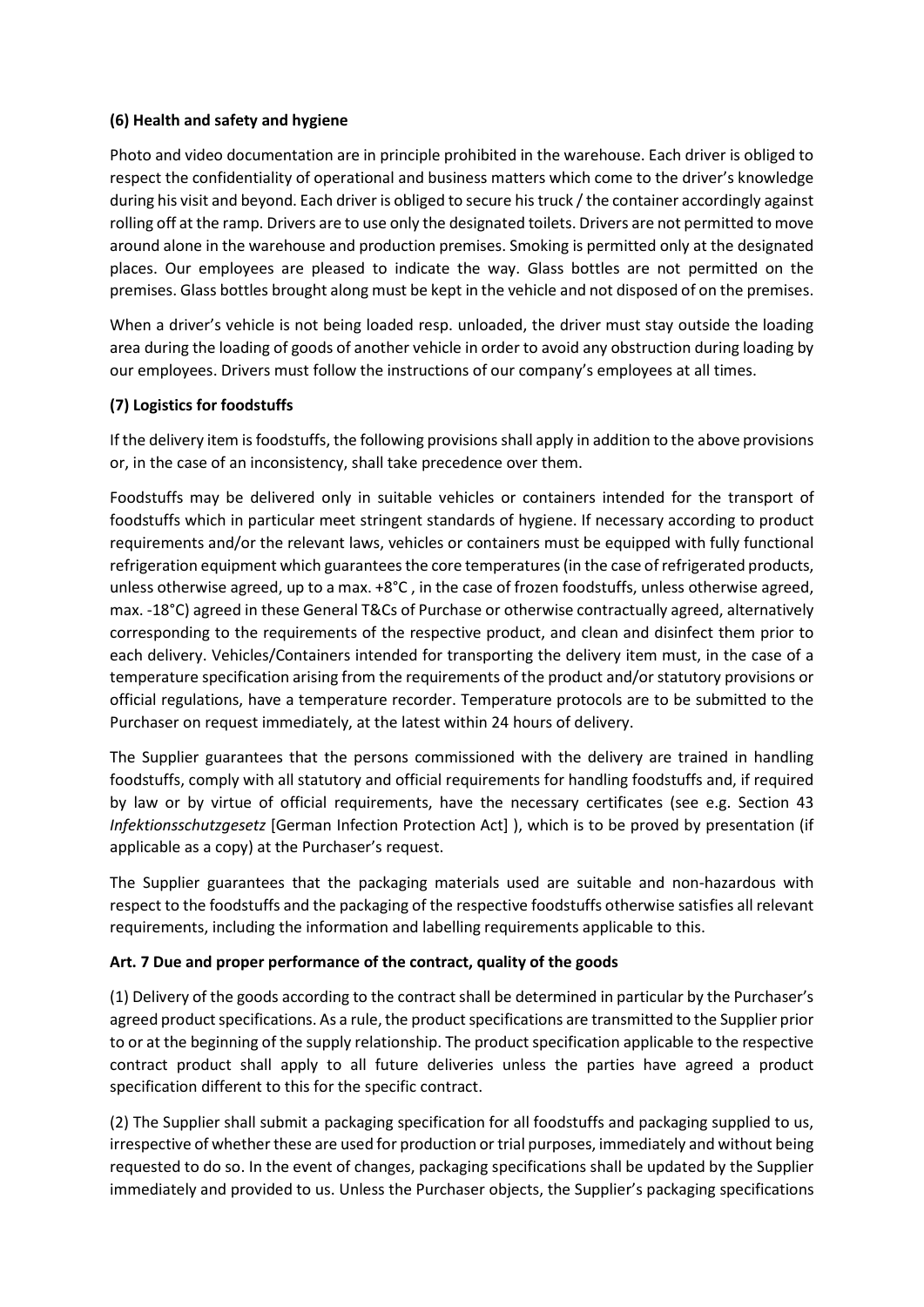shall be deemed minimum requirements for the packaging of the respective contract products. This also applies to future transactions. The Purchaser shall be free to require packaging requirements which go beyond specifications in the purchase order or own specifications referred to in the purchase order.

(3) The agreed quality of the goods also includes properties which the Purchaser may expect, given public statements by the Supplier, especially in advertising or in the identification of certain properties, unless these are inconsistent with the agreed product specifications. This shall not apply if the Supplier did not know and also did not have to know about the statement, it was corrected in an equivalent manner at the time of conclusion of the contract or it could not affect the decision to purchase for other reasons.

(4) The Supplier guarantees that all goods and services supplied by it comply with the relevant statutory provisions and official regulations and guidelines, the provisions of the institutions for statutory accident insurance and prevention [Berufsgenossenschaften] and professional organisations resp. are executed according to them. If, in an individual case, deviations from such regulations are necessary from the Supplier's perspective, the Supplier must in due time obtain the written consent of the Purchaser thereto in advance. The Supplier's warranty obligation shall not be limited by any such consent of the Purchaser.

(5) In the case of foodstuffs, other substances used in the manufacture of foodstuffs, packaging materials for foodstuffs and other materials which come into contact with foodstuffs in the production or filling, the Supplier guarantees that they comply in particular in terms of composition, quality, packaging and declaration with all relevant provisions of German and EU law, especially food law.

Unless otherwise expressly agreed in writing, the product must be unadulterated, without other (e.g. chemical) additives or treatments. It follows moreover that the product must not have been irradiated or genetically modified.

(6) The Supplier is also obliged to hold available, until delivery at the Place of Performance, all required documents, loading documents, customs documents etc. (hereinafter referred to as "Documents"), either itself or through third parties responsible for the transport, and/or transmit them in due time to the competent offices (e.g. customs). The Supplier shall be liable to the Purchaser for all damages resp. costs incurred by the Purchaser as a result of Documents not being available or not being available in due time (e.g. port dues as a result of late or incorrect transmission of Documents for customs clearance / acceptance in port).

(7) The Supplier warrants that all goods can be traced at all times, irrespective of the agreed terms and conditions of delivery and the agreed shipping address.

## Art. 8 Incoming goods inspection, warranty

(1) Notwithstanding the provisions relating to the passing of risk and Place of Performance agreed in individual cases, the Supplier shall carry out quality assurance, appropriate in nature and scope that always conforms with the state of the art and official as well as statutory requirements, which guarantees in particular an adequate inspection of all outgoing goods in respect of the contractually agreed specifications, including the requirements according to these General T&Cs of Purchase as well as all relevant legal requirements, especially of food law, and shall prove this to the Purchaser in an appropriate form at first request. At the Purchaser's first request, a separate quality assurance agreement shall be concluded with the Purchaser for this purpose (hereinafter referred to as "QAA"). If a QAA is not concluded, this shall not release the Supplier from the obligations described above.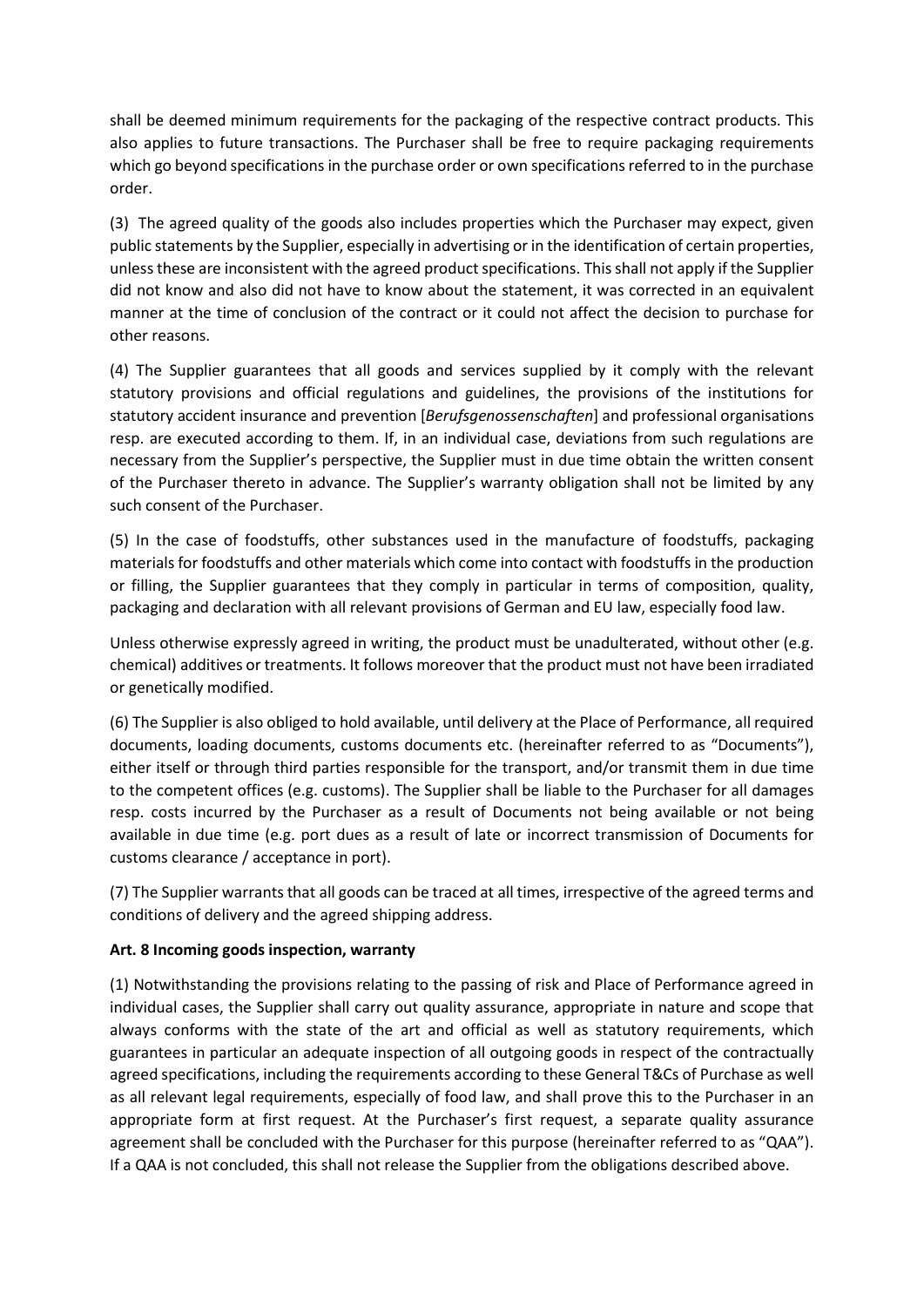(2) The parties agree that the incoming goods inspection by the Purchaser pursuant to Section 377 HGB [German Commercial Code], as far as relevant for the respective contract, is limited to externally visible transport damage and deviations in quantity.

(3) Any defects determined by the Purchaser in the course of the incoming goods inspection are to be notified to the Supplier within 14 calendar days of handover at the Place of Performance (see Art. 5 (1) of these General T&Cs of Purchase). Defects which are not visible according to Art. 8 (2) of these General T&Cs of Purchase shall be notified to the Supplier immediately after they become known to the Purchaser.

(4) If, on the basis of agreements made between the parties, an inspection and, as appropriate, release of pre-production samples of the Supplier is carried out by the Purchaser, this shall not affect claims by the Purchaser for delivery which is not according to the contract.

(5) The Purchaser shall in principle have the right to choose the type of supplementary performance unless the Supplier has a mandatory statutory right to refuse the type of supplementary performance chosen by the Purchaser, in particular if the Purchaser chooses a form of supplementary performance which is unreasonable for the Supplier.

(6) In the event of a defect in the delivered product, the Purchaser can, after expiry of a reasonable period intended for supplementary performance without effect, remedy the defect itself and require reimbursement of the necessary expenses unless the Supplier justifiably refuses supplementary performance. Notwithstanding the statutory provision, the Purchaser can, in urgent cases, especially to avert significant imminent damages, remedy the defect itself at the Supplier's expense, also without determining a period for supplementary performance, if it is no longer possible given the particular urgency to notify the Supplier of the defect and the imminent damage and to set the Supplier a period, albeit it only brief, for own remedy.

(7) Unless otherwise agreed, the period of limitation for claims for defects is 36 months as of the passing of risk (see Art. 5 (2)). The liability of the Supplier based on information relating to any durability of products going beyond this or other further guarantees shall remain unaffected by this.

## Art. 9 Liability, indemnification, recall and obligation to obtain insurance

(1) The Supplier shall be fully liable according to statutory provisions, in particular also in the case of ordinary negligence and for indirect damages.

(2) If a claim is made against the Purchaser by third parties, in particular commercial or private buyers, for violation of official or statutory safety regulations, due to product liability regulations for a defectiveness of products or for other reasons, which are attributable to a defective contract product or other violation of contractual obligations, the Supplier shall indemnify the Purchaser against all claims, The Purchaser shall also have the right to require compensation from the Supplier for any damage beyond this if this has been caused by the contract product.

This damage shall also cover the costs of a product recall, also a precautionary product recall, as far as necessary from the Purchaser's perspective at the relevant time, customary costs of legal defence, inspection costs, installation and removal costs as well as administrative and other expense of the Purchaser for processing the damage. The Purchaser shall have the right in particular to reimbursement of all costs of a recall and to indemnification against claims of third parties, especially the Purchaser's buyers, asserted against the Purchaser in this connection, if an analysis carried out resp. arranged by the Purchaser or a third party, especially a buyer, indicates residues, pesticides or other defects in the products which are not in conformity with the respectively relevant statutory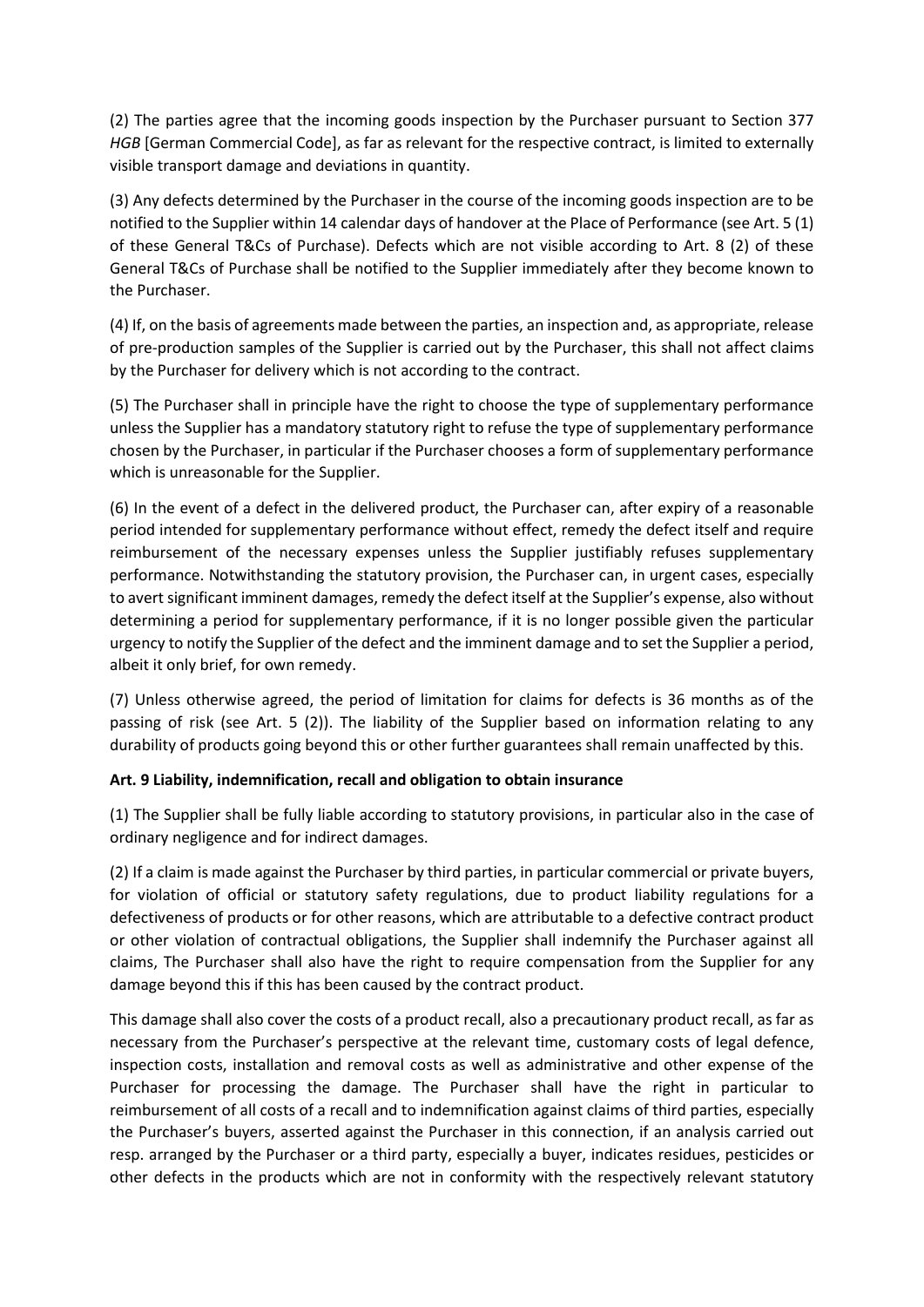regulations, in particular the relevant EU regulations and German legislation. This shall also apply if there are results of other analyses deviating from this.

(3) In the event of defectiveness of products delivered or to be delivered, imminent product recalls and other damaging events in connection with the products, whether they have already occurred or are imminent, the Supplier must inform the Purchaser immediately, giving a detailed statement of all particulars relating to the damaging event, especially of third-party suppliers, related purchase order details, batch details and immediate measures to be taken.

(4) The Supplier shall take out insurance at an appropriate level against all liability risks, especially arising from product liability, including the risk of recall, and submit the insurance policy to the Purchaser upon request for inspection.

## Art. 10 Processing of returns

(1) Returns incurred are to be collected within a period of 7 working days. This period shall start to run upon the first contact between the purchasing or quality management departments and the Supplier. It is absolutely necessary for the processing of returns to report the collection in writing at least one working day in advance because provision of the goods cannot otherwise be guaranteed.

(2) When collecting a return, the return note must be presented. In addition, exchangeable empty pallets corresponding to the quantity of pallets to be collected must be brought along (pallet exchange procedure). If this is not the case, the Purchaser shall invoice the Supplier € 25.00 (twenty-five) net for each load carrier.

### Art. 11 Information requirements

(1) If the delivery item is foodstuffs, the Supplier shall notify the Purchaser fully concerning all information to be provided according to the relevant statutory and official European and German requirements, also such requirements applicable to the sale to end consumers (e.g. relating to ingredients, constituents, allergens etc.).

(2) Information shall be provided in any form specified by law or by an authority, otherwise in appropriate form.

#### Art. 12 Prices, invoices and payment terms

(1) The agreed prices are fixed prices and exclude additional charges of any kind. Any price increases shall require the Purchaser's written consent. Costs for packaging and transport to the Place of Performance (see Art. 5 (1) of the General T&Cs of Purchase) and for customs formalities and customs duties are included in the prices unless otherwise agreed in writing. The nature of pricing shall not affect the agreement on the Place of Performance.

(2) Unless otherwise expressly agreed, the invoice recipient is:

Horst Bode Import-Export GmbH Havighorster Weg 6 21031 Hamburg Germany

Invoices must comply with current statutory requirements at all times, in particular include the following information:

1. the full name and full address of the business operator providing the delivery or service and the recipient of the delivery or service;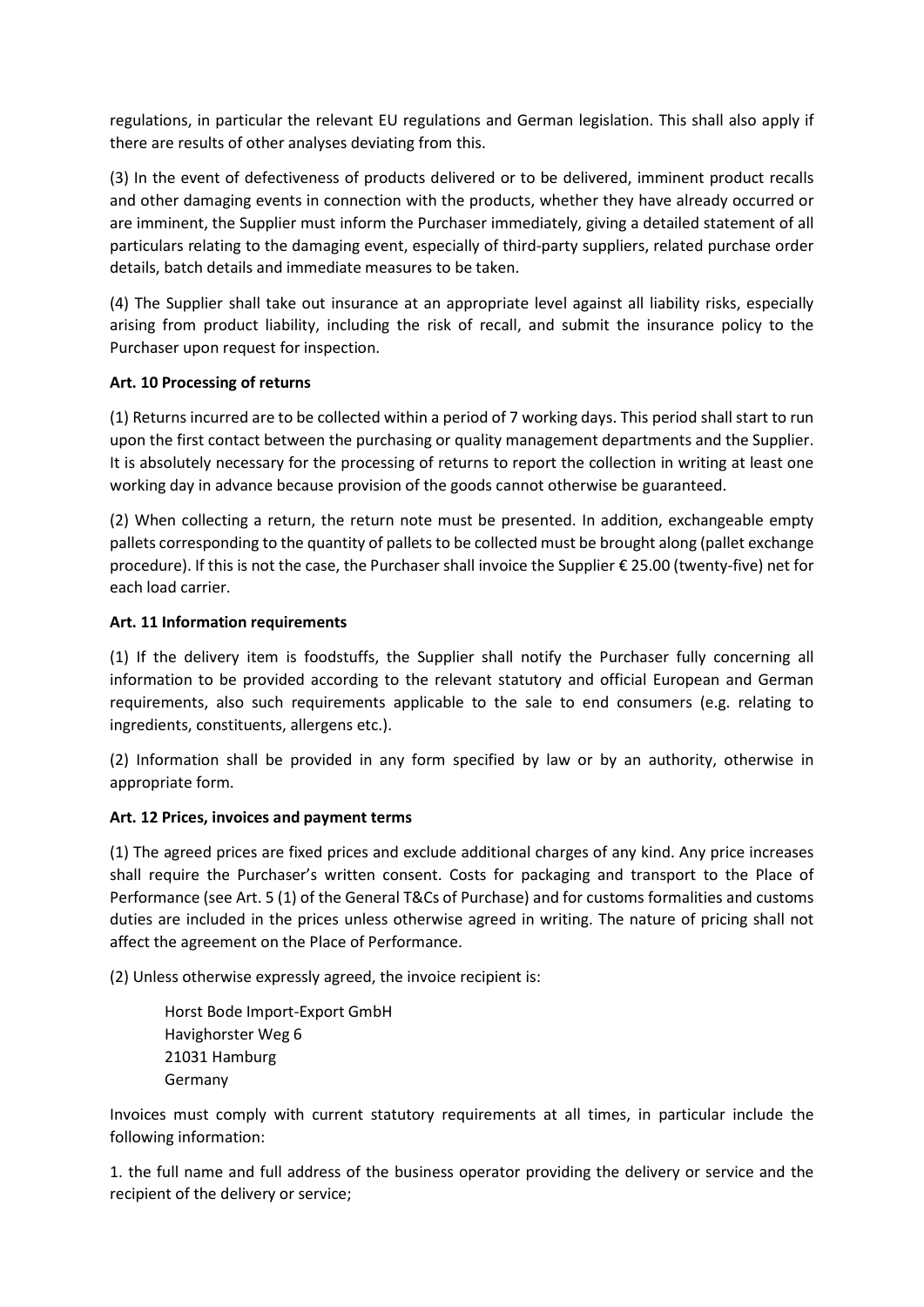2. the VAT identification number issued to the business operator providing the delivery or service by the Federal Central Tax Office;

3. the date of issue;

4. a consecutive number with one or several series of numbers which is assigned once by the issuer of the invoice to identify the invoice (invoice number);

5. the quantity and nature (normal trade description) of the items delivered;

6. the date of the delivery (delivery date);

7. the remuneration for the delivery, itemised according to tax rates and individual tax exemptions;

8. any reduction in the remuneration agreed in advance unless already taken into account in the remuneration (reference to reduction in the remuneration);

9. the tax rate to be applied and the tax applicable to the remuneration or, in the case of a tax exemption, reference to the fact that a tax exemption applies to the delivery;

10. in the case of an intra-Community delivery, the VAT identification number of the company providing the delivery or service and that of the recipient of the service or delivery must be specified.

The invoice must include the following additional information:

- delivery note number
- our order number
- order date

(3) The term of payment for the invoice (see sentence 1 of paragraph (4) below) shall begin as soon as the delivery or service has been received by us in full and the properly issued original invoice has been received. Complaints shall be made by us where invoices are not submitted properly and they shall be deemed not received with respect to the start of the term of payment. If the Supplier has to provide test reports, quality documents (such as product analyses) or other documents, completeness of the delivery or service shall also require the receipt of such documents as well.

(4) Unless otherwise agreed, payments shall be made at the Purchaser's option within 14 days less cash discount of 2 % or 30 days net. The Purchaser can retain payment until defects are remedied. Payment shall not imply either recognition of the correctness of the delivery or service or a waiver of the rights to which the Purchaser is entitled. Upon execution of the transfer order by the bank of Horst Bode Import-Export GmbH at the latest on the due date, payment shall be deemed as made in due time. The Supplier shall bear bank charges of the receiving bank.

(5) The Purchaser shall have the right to offset payment obligations vis-à-vis the Supplier against its own claims, whether arising from the current contract or earlier transactions. The Supplier shall not have the right to offset counterclaims of the Purchaser against its own claims unless the claim was expressly recognised in writing by the Purchaser or recognised by a court.

(6) The Purchaser expressly objects to any prolonged and extended retention of title (verlängerter und erweiterter Eigentumsvorbehalt).

#### Art. 13 Confidentiality

(1) All business, technical, company-related, customer-related or product-related information, especially calculation data, manufacturing instructions, drawings, internal production information and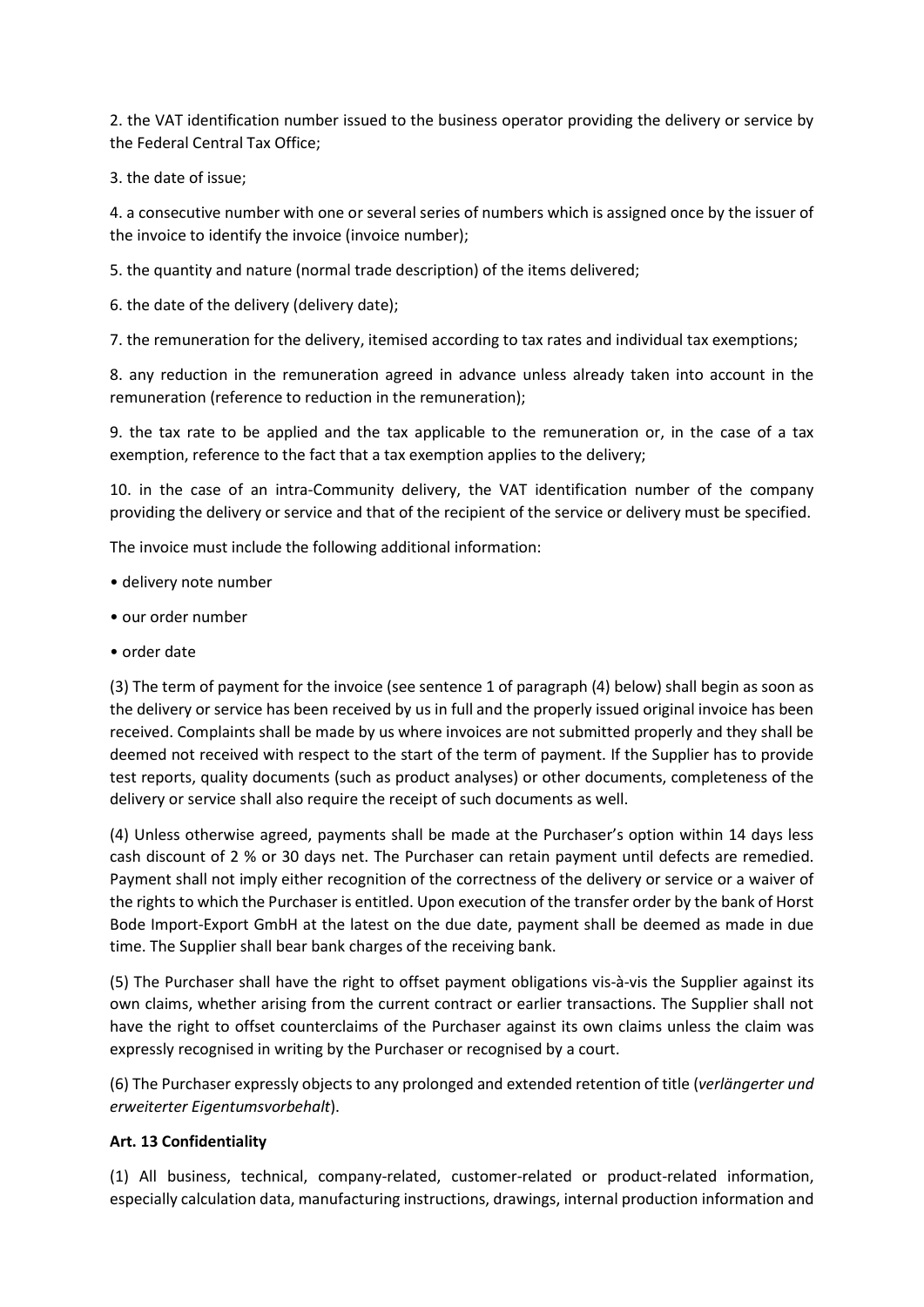data of whatever kind made accessible to the Supplier by the Purchaser, including other development or manufacturing characteristics which are to be taken from any items, documents or data provided ("Information Subject to Confidentiality"), must be kept confidential with respect to third parties. They may only be made available to those persons in the Supplier's own company who must necessarily be involved in their use for the purpose of the delivery or service to the company and who are likewise bound in writing to confidentiality, in the case of employees if permitted by labour law. They shall remain exclusively the property of the Purchaser. Sub-contractors and other vicarious agents of the Supplier shall be accordingly bound by the obligation of confidentiality.

(2) The above provision shall not apply to Information Subject to Confidentiality which is or has become generally accessible or has been or is communicated to the Supplier by a third party authorised to do so without obligation as regards its confidential treatment or which was already verifiably known to the Supplier prior to the date of receipt or the Supplier is obliged to make a disclosure by law or official order. If the Supplier invokes one of the above exceptions to the obligation of confidentiality, the burden of proof that this exception exists shall rest with the Supplier.

(3) The obligation of confidentiality shall also continue to exist after the contract has been processed.

(4) Mentioning or advertising the Purchaser's company name and/or the business relationship with the Purchaser in the Supplier's publications shall be permitted only after previously obtaining the Purchaser's written consent. This shall apply inter alia to studies, reference and customer lists as well as advertising materials in printed or electronic form which the Supplier publishes at any time.

## Art. 14 Property rights and rights of use

(1) The Supplier guarantees and warrants that all deliveries are free from third-party property rights and in particular that the delivery and use of the delivery items do not infringe patents, licences or other third-party property rights.

(2) The Supplier shall indemnify the Purchaser and the Purchaser's customers against third-party claims arising from any infringement of property rights and shall also bear all costs incurred by the Purchaser or the Purchaser's customers in this connection.

(3) If judicial proceedings arise in this respect, the Purchaser shall have the right to join the Supplier as a party to the legal action. If the Supplier loses the legal action through no fault of the Purchaser, the Supplier shall reimburse the Purchaser for the costs of the legal action as well.

(4) The Purchaser is entitled, at the Supplier's expense, to obtain approval from the rightholder to use the delivery items and services in question.

(5) If the Supplier has own property rights to goods delivered to the Purchaser, including images and certificates, the Purchaser shall be granted a freely transferable right of use thereto, unlimited in time and free of charge.

# Art. 15 Legal minimum wage (MiLoG) [German Minimum Wage Law]), Arbeitnehmerentsendegesetz (AEntG) [German Law on the Posting of Workers], prohibition of illegal employment, compliance

(1) The Supplier shall ensure that the employees used by it or its subcontractors or personnel service providers according to these General T&Cs of Purchase to execute supply contracts with the Purchaser are paid the legal minimum wage according to the MiLoG or, if the services to be provided fall within the scope of the AEntG, the minimum wage respectively prescribed for the industry. The Supplier shall likewise ensure that mandatory obligations to pay contributions to social security institutions, institutions for statutory accident insurance and prevention and other bodies, such as the joint bodies of the parties to the collective agreements stated in Section 8 AEntG, are complied with. The Supplier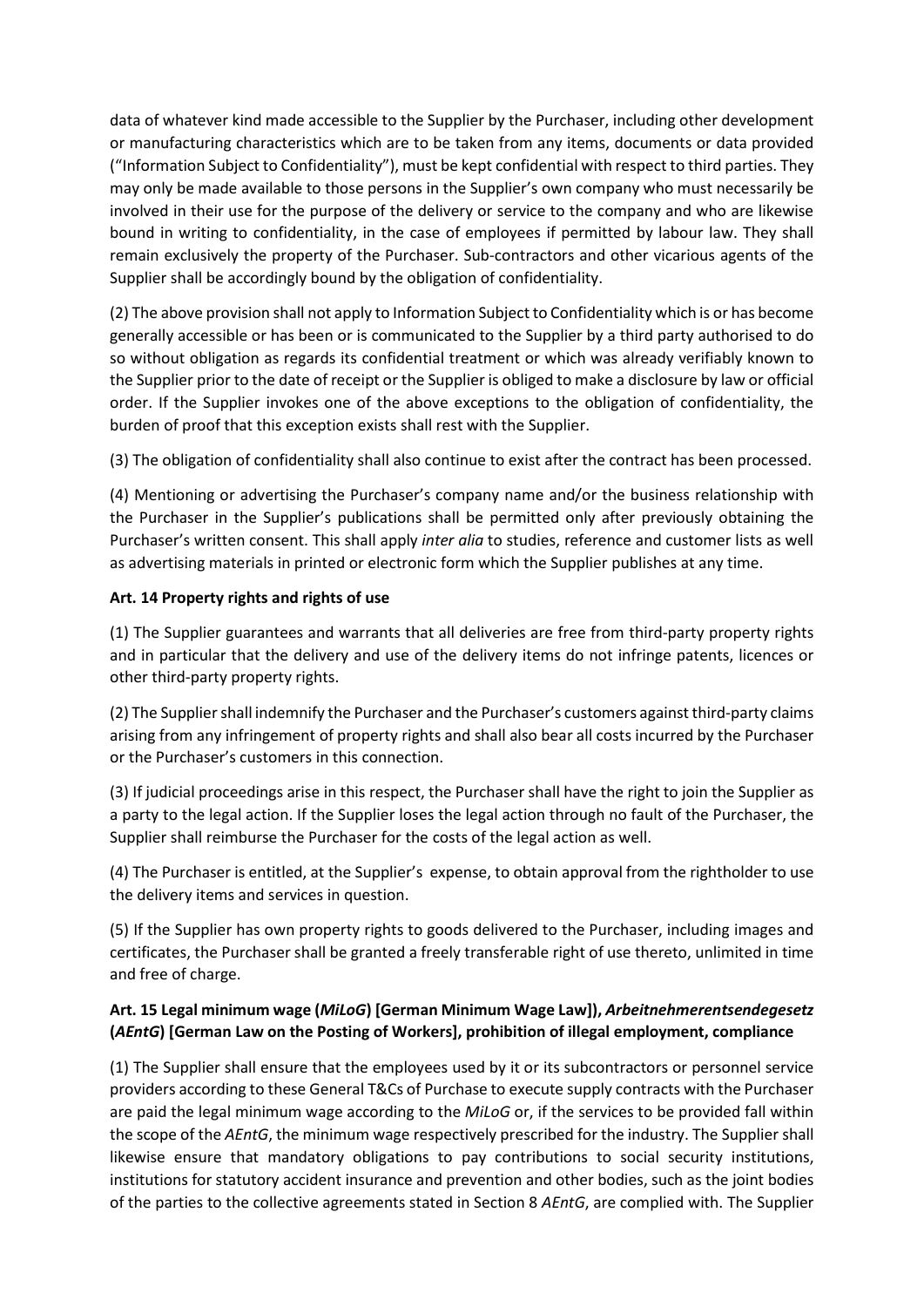shall verify compliance with the preconditions described above when selecting subcontractors or personnel service providers.

(2) If a claim has been justifiably asserted against the Purchaser by an employee of the Supplier or by an employee of a subcontractor used by the Supplier, at whatever level, or of a personnel service provider, like a guarantor, for payment of the legal minimum wage or minimum wage for the industry or by one of the bodies of the parties to the collective agreements stated in Section 8 AEntG for payment of contributions, the Supplier shall indemnify the Purchaser against such claims.

(3) The Supplier shall furthermore be liable to the Purchaser for any damage arising for the Purchaser from the culpable failure to comply with the obligations pursuant to Art. 15 of these General T&Cs of Purchase.

(4) Illegal employment of any nature is prohibited.

(5) The Purchaser has declared the notion of compliance to be a key company value. The Purchaser expects the Supplier, therefore, to comply with respectively applicable national statutory provisions within the scope of its business activities on behalf of and with the Purchaser. This applies in particular to statutory requirements in relation to health and safety and employee protection, compliance with human rights, prohibition of child labour, criminality of corruption and the granting of advantages of any kind and in relation to environmental protection, antitrust requirements etc. Furthermore, the Purchaser expects the Supplier to communicate these principles and requirements to its subcontractors and third-party suppliers and to encourage them to comply with these laws as well.

### Art. 16 Subcontractors/Vicarious agents

The Supplier shall not have the right to subcontract the order or material parts of the order to third parties without the prior written consent of the Purchaser. The Purchaser may refuse consent, however, only in the case of good cause, especially if the third party does not have the required qualification to perform the contract properly.

## Art. 17 Audit

The Purchaser resp. third parties commissioned by the Purchaser shall have the right to carry out an audit at the production sites and branches of the Supplier and any sub-contractors commissioned by the Supplier according to these General T&Cs of Purchase (which the Supplier is responsible for ensuring in the contract with the sub-contractor) in order to make sure that production resp. manufacturing processes, documentation requirements and the quality assurance system of the Supplier satisfy the quality requirements of the Purchaser. The date and procedure for a quality audit shall be determined by mutual agreement, whereby the Supplier must offer the Purchaser an audit date within at the latest one week of the Purchaser's request.

## Art. 18 Applicable law, place of jurisdiction, language of the contract

(1) All legal relationships under and in connection herewith between ourselves and the Supplier shall be governed exclusively by the law of the Federal Republic of Germany. Application of the UN Sales Convention (CISG) is excluded by mutual agreement.

(2) Unless otherwise agreed, the place of jurisdiction for all disputes is, according to our choice, an arbitration tribunal or the court of law in Hamburg, Germany. If proceedings are instituted against us, we undertake, at the Supplier's request, to exercise our right of choice prior to litigation within an appropriate period set for us, which must be at least three business days. If we do not make a declaration within the period set for us, the right of choice shall pass to the Supplier. The Supplier shall make a choice immediately and notify us in writing.